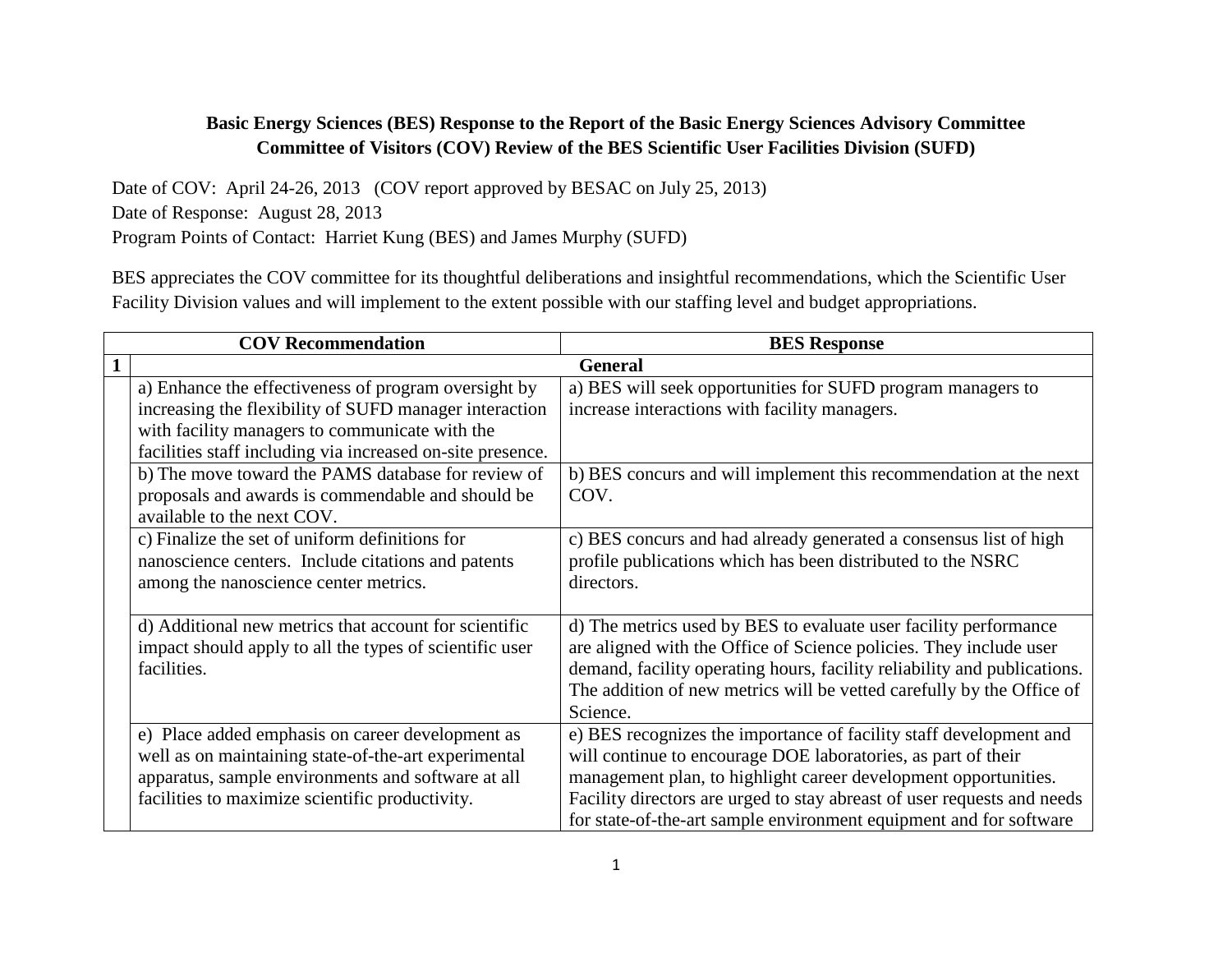|                  |                                                           | enhancements to enable a more effective utilization of the facility     |
|------------------|-----------------------------------------------------------|-------------------------------------------------------------------------|
|                  |                                                           | instrumentation.                                                        |
| $\boldsymbol{2}$ |                                                           | <b>Synchrotron Light Sources</b>                                        |
|                  | a) Travel budget of the SUFD program manager              | a) BES recognizes the importance of program managers'                   |
|                  | should include sufficient funding for one trip/year by    | interactions with the facilities and the overall scientific community   |
|                  | the program manager to each light source, for at least    | at large. BES will seek opportunities for SUFD program managers         |
|                  | one trip to a major scientific conference and for one     | to increase interactions with the facilities and to stay abreast of     |
|                  | trip to an outstanding international light source.        | national and international scientific developments.                     |
|                  | b) A formal follow-up of facility recommendations         | b) BES concurs with the recommendation. Formal follow-up of             |
|                  | should be documented annually. Ideally this               | facility triennial review recommendations will be documented.           |
|                  | documentation would be a short response saying all        |                                                                         |
|                  | issues had been previously addressed when                 |                                                                         |
|                  | appropriate.                                              |                                                                         |
|                  | c) SUFD should continue its recently initiated practice   | c) BES concurs with the recommendation and will continue to             |
|                  | of sending the facility director a copy of the invitation | implement this practice.                                                |
|                  | letter sent to the reviewers.                             |                                                                         |
|                  | d) The recommendation and facility response should        | d) The facility recommendations and facility response have been         |
|                  | be made available to the reviewers at the start of the    | made available to the reviewers and discussed at the start of the       |
|                  | review to allow the review committee to assess how        | reviews.                                                                |
|                  | the facility has responded to the prior                   |                                                                         |
|                  | recommendations.                                          |                                                                         |
|                  | e) The quality of the end stations/experimental           | e) Information on the quality of the end stations/experimental          |
|                  | facilities should be assessed during the triennial        | facilities has been requested as part of the review materials and it is |
|                  | review.                                                   | submitted before the review. The reviewers have been requested to       |
|                  |                                                           | evaluate the submitted information during the triennial review.         |
|                  | f) A strategy should be developed to ensure a pipeline    | f) BES concurs with the recommendation and will continue to seek        |
|                  | of skilled beamline scientists and engineers with the     | funding opportunities such as Early Career Research Program to          |
|                  | skills necessary to meet the demands of future US         | provide career opportunities for the next generation beamline           |
|                  | world-class light sources.                                | scientists and engineers.                                               |
|                  | g) Each facility should establish well-defined and clear  | g) BES recognizes the importance of facility staff development and      |
|                  | career paths for its staff. Attention should be focused   | will continue to encourage the facilities, as part of their management  |
|                  | on developing an improved method of providing and         | plans, to highlight career development opportunities.                   |
|                  | rewarding user support.                                   |                                                                         |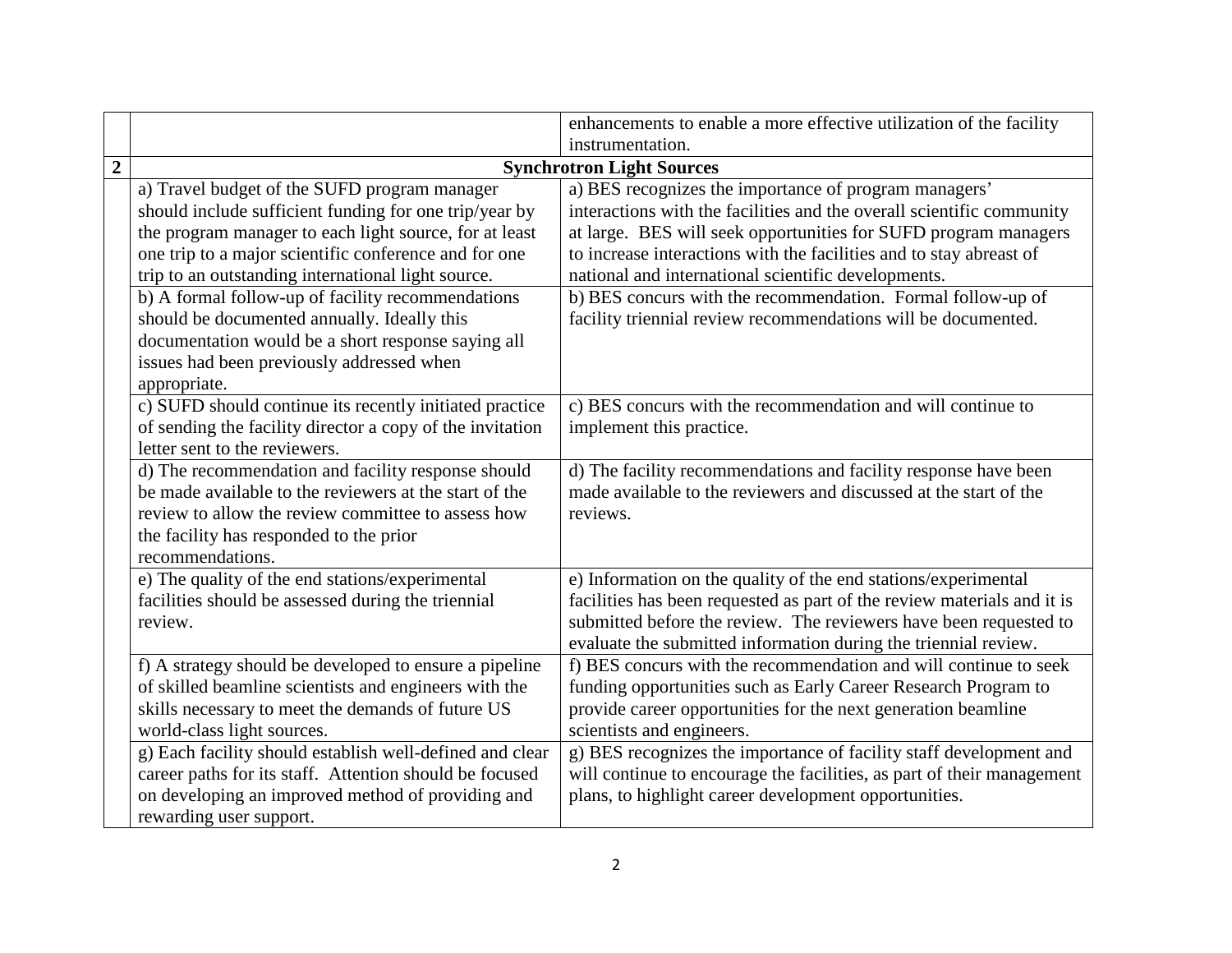|              | h) The facility review should begin with a summary of<br>how the facility addressed the recommendations from<br>the prior review.                                                                                                                                                                                                        | h) BES concurs with the recommendation. A summary of the prior<br>review recommendations and how the facility addressed the<br>recommendations are provided to the reviewers and discussed<br>during the executive session.                                                                                                                                                                                                                                      |
|--------------|------------------------------------------------------------------------------------------------------------------------------------------------------------------------------------------------------------------------------------------------------------------------------------------------------------------------------------------|------------------------------------------------------------------------------------------------------------------------------------------------------------------------------------------------------------------------------------------------------------------------------------------------------------------------------------------------------------------------------------------------------------------------------------------------------------------|
|              | i) Supplement the single metric of "user" with those of<br>"research participant" as successfully used by the<br>NIST Center for Neutron Research (co-proposers and<br>co-authors of publications).                                                                                                                                      | i) SC is working on a uniform definition of "user" for all SC<br>facilities. BES will follow the SC definition.                                                                                                                                                                                                                                                                                                                                                  |
|              | i) Specifically request that the quality of the end<br>stations/experimental facilities available to users be<br>part of the review process. Now that in many light<br>sources the beamlines are facility owned and operated<br>this responsibility falls under the purview of the light<br>source and should be included in the review. | j) The quality of the end stations/experimental facilities has always<br>been a part of the review materials and the review process.                                                                                                                                                                                                                                                                                                                             |
| $\mathbf{3}$ |                                                                                                                                                                                                                                                                                                                                          | <b>Accelerator and Detector Research</b>                                                                                                                                                                                                                                                                                                                                                                                                                         |
|              | a) We recommend that the ADR (ADOR!) portfolio be<br>increased in size to \$20M to \$30M (2-3% of SUFD<br>budget) per year.                                                                                                                                                                                                              | a) BES is committed to a robust research program. Implementation<br>depends on BES programmatic priorities and budget availability.                                                                                                                                                                                                                                                                                                                              |
|              | b) We encourage the consideration of concepts for a<br>HUB or EFRC that would advance accelerator,<br>detector, and optics technology in support of its<br>scientific mission.                                                                                                                                                           | b) BES is committed to a robust research program. BES will<br>explore the possibilities of a HUB or EFRC concept.<br>Implementation depends on BES programmatic priorities and budget<br>availability.                                                                                                                                                                                                                                                           |
|              | c) We recommend that X-ray optics be added to the<br>ADR portfolio (ADOR).                                                                                                                                                                                                                                                               | c) BES recognizes the importance of x-ray optics and supports R&D<br>through the Accelerator and Detector Research portfolio. X-ray<br>optics research topics are also included in the Early Career Program<br>Funding Opportunity Announcement (FOA) and in the Small<br>Business Innovative Research FOA. A BES sponsored optics<br>workshop was held in 2013 to assess the state of the art and to<br>develop prioritized research directions for future R&D. |
|              | d) As part of increasing the portfolio we recommend<br>specific solicitations of opportunities for ADR<br>research. As part of increasing the portfolio, we<br>recommend formalizing the proposal solicitations. We                                                                                                                      | d) The ADR Program is structured to provide opportunities to<br>project proponents at any time, and applications are not restricted to<br>a particular time during the fiscal year. Specific topics of research<br>interest are included in the open solicitation for new, renewal, and                                                                                                                                                                          |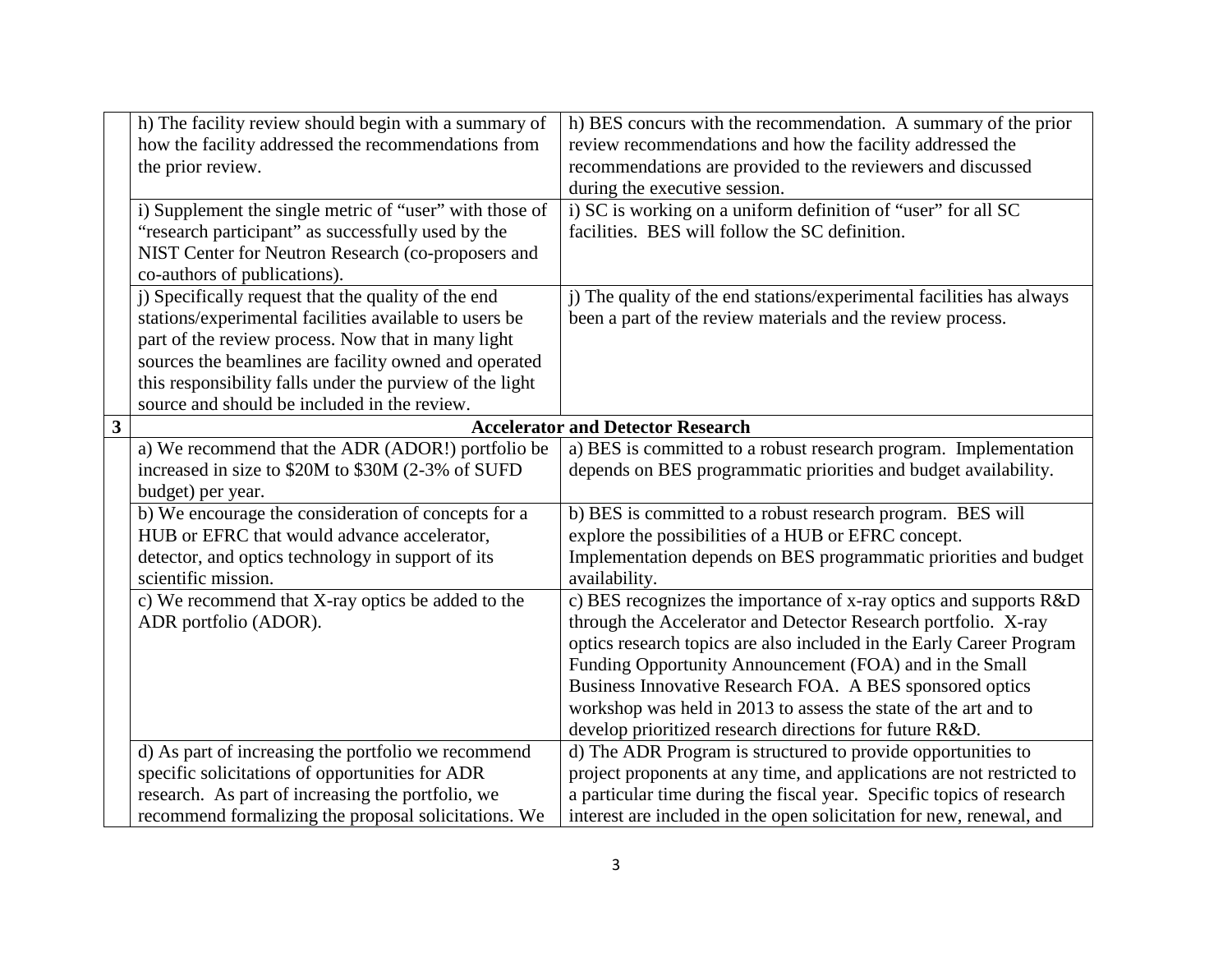|                         | realize this is likely to increase the ratio of peer-    | supplemental applications for each fiscal year. BES will continue to   |
|-------------------------|----------------------------------------------------------|------------------------------------------------------------------------|
|                         | reviewed submissions to funded proposals. The            | encourage the use of white papers.                                     |
|                         | continued use of white papers is encouraged.             |                                                                        |
|                         | e) To continue the process of making program             | e) BES concurs and will implement this recommendation in future        |
|                         | oversight more rigorous, we recommend that the           | completed projects.                                                    |
|                         | program officer score completed projects with respect    |                                                                        |
|                         | to how well project goals were met (such as 'goals       |                                                                        |
|                         | met', 'goals partially met', etc.).                      |                                                                        |
|                         | f) We encourage the use of workshop reports to guide     | f) BES concurs and has recently sponsored two separate workshops       |
|                         | research initiatives and to shape investment priorities. | on detectors (August 2013) and X-ray optics (March 2013) to assess     |
|                         |                                                          | the state of the art and to determine priority research directions. An |
|                         |                                                          | earlier workshop was held in Sept 2009 on Accelerator Physics for      |
|                         |                                                          | Future Light Sources.                                                  |
|                         | g) We suggest development of topic specific metrics to   | g) This has been done recently, see f) above. An essential element     |
|                         | assess/characterize the US capabilities in accelerators, | of these workshops was to assess the capabilities in accelerators,     |
|                         | optics, and detectors.                                   | optics & detectors.                                                    |
|                         | h) Foster a pipeline of instrumentation, accelerator,    | h) BES will continue to encourage Early Career applications on         |
|                         | and detector experts through an expanded early           | accelerator research, detectors, instrumentation for X-ray and         |
|                         | investigator program.                                    | neutron sources, in particular advanced optics instrumentation for X-  |
|                         |                                                          | rays.                                                                  |
| $\overline{\mathbf{4}}$ |                                                          | <b>Neutron Sources</b>                                                 |
|                         | a) We recommend that BES join with other agencies,       | a) BES is open to discussions to enhance neutron science in the U.S.   |
|                         | such as DOC, NSF, and NIH, in assessing the current      |                                                                        |
|                         | status and future directions for neutron science in the  |                                                                        |
|                         | U.S., which would include neutron measurement            |                                                                        |
|                         | capacity and capabilities needed to enhance the          |                                                                        |
|                         | international competitiveness of the U.S. scientific     |                                                                        |
|                         | community.                                               |                                                                        |
|                         | b) The neutron facilities should track a new             | b) SC is working on a uniform definition of "user" for all SC          |
|                         | supplementary metric, intended to reflect facility       | facilities. BES will follow the SC definition. The number of co-       |
|                         | impact that would include not only on-site facility      | proposers on proposals is tracked presently as well as number of       |
|                         | users and mail-in users, but also collaborators on       | publications for each facility.                                        |
|                         | successful proposals and co-authors on resulting         |                                                                        |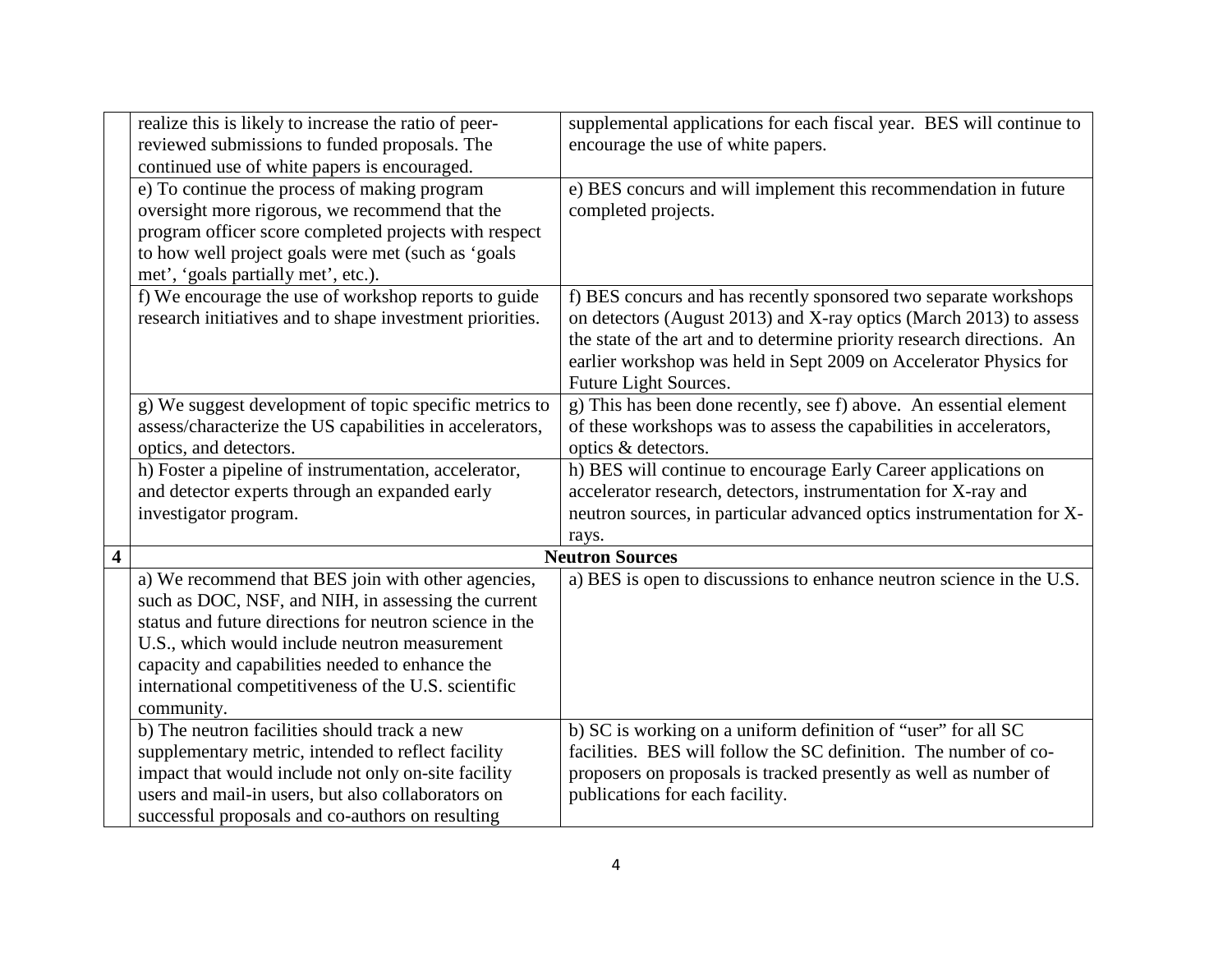|   | publications, counting any name no more than once         |                                                                          |
|---|-----------------------------------------------------------|--------------------------------------------------------------------------|
|   | per year.                                                 |                                                                          |
|   | c) When an MIE for an instrument or beamline is           | c) BES concurs with the recommendation and has implemented the           |
|   | being considered, the facility should have well-          | requirement of a transition to operations plan as part of the DOE        |
|   | designed plan to ensure its robust, long-term operation   | project management process prior to full facility operations.            |
|   | for users.                                                |                                                                          |
|   | d) BES and SUFD should strongly encourage the             | d) BES concurs and has encouraged the facilities to seek                 |
|   | neutron scattering facilities to explore the formation of | partnerships to develop instruments, specialized sample                  |
|   | partnerships on instruments with potential partners       | environments, etc., whenever feasible and to the advantage of all        |
|   | from other agencies and organizations in the              | parties.                                                                 |
|   | cooperative stewardship model to fully exploit the        |                                                                          |
|   | neutron scattering capabilities for the benefit of the    |                                                                          |
|   | broadest possible scientific community.                   |                                                                          |
|   | e) Funding avenues similar to the MIE (but on a size      | e) Beamline and instrument development is prioritized by the             |
|   | scale <\$5M) should be available to all scientists        | facility management in consultation with BES program managers            |
|   | (including users) to expedite the development of          | and funded from facility operating funds.                                |
|   | "ancillary" equipment or software packages to enable      |                                                                          |
|   | effective use of the facilities.                          |                                                                          |
|   | f) Increase the SUFD Program Managers' travel             | f) BES will seek opportunities for SUFD program managers to              |
|   | budget to be commensurate with the mission of the         | increase interactions with the facilities.                               |
|   | <b>BES SUFD.</b>                                          |                                                                          |
| 5 |                                                           | <b>Nanoscale Science Research Centers</b>                                |
|   | a) In addition to the ongoing monthly phone-              | a) BES makes use of all current communication channels such as           |
|   | conferences, the COV panel felt that more face-to-face    | participation at user meetings, triennial reviews, and facility director |
|   | to time was needed between DOE officials and the          | meetings, etc. as the budget allows.                                     |
|   | administration, scientific staff, and user community of   |                                                                          |
|   | the Nanoscience Centers and E-beam facilities,            |                                                                          |
|   | including more regular (yearly) on-site visits.           |                                                                          |
|   | b) There needs to be some guidance provided to            | b) Discussions with the NSRCs have begun on identifying specific         |
|   | centers to plan for expansion of facilities (more on this | capabilities and instruments that are near capacity or oversubscribed    |
|   | below) or extended operating hours. Alternatively, the    | and how to extend operating hours.                                       |
|   | scientific community should be willing to accept          |                                                                          |
|   | higher user project rejection rates which will limit the  |                                                                          |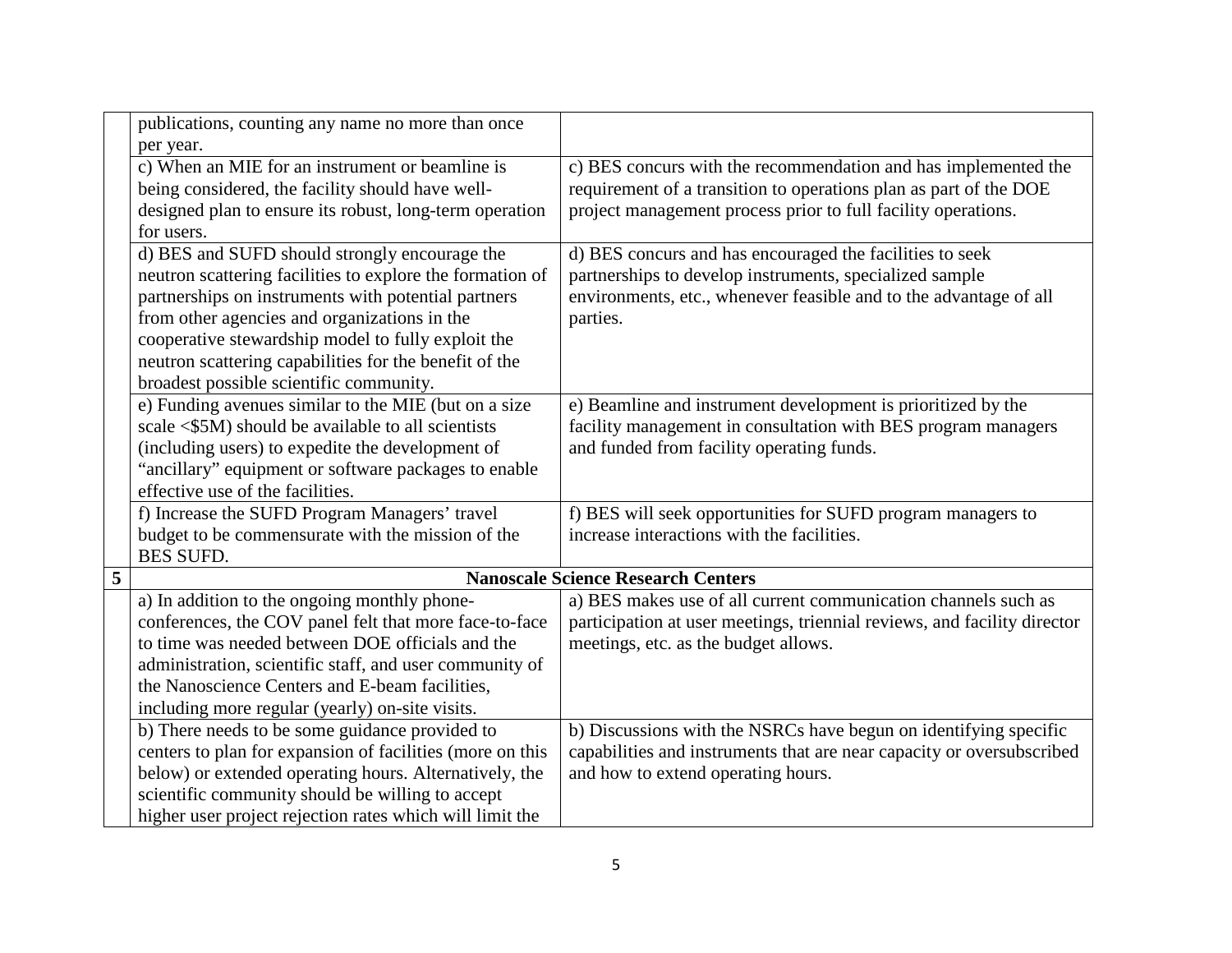| productivity.                                             |                                                                        |
|-----------------------------------------------------------|------------------------------------------------------------------------|
| c) NSRCs are sufficiently differentiated from light       | c) The BES user satisfaction survey is designed to capture the same    |
| sources and related facilities to warrant tailored        | user feedback for all BES user facilities. BES is open to further      |
| assessment tools that evaluate the appropriateness of     | discussion with the NSRCs.                                             |
| the goals set for these centers and their ongoing         |                                                                        |
| performance. The user satisfaction survey used by the     |                                                                        |
| NSRCs is more suited to light sources and should be       |                                                                        |
| redesigned to better capture feedback relevant to the     |                                                                        |
| mission, goals and mode of operation of the NSRCs.        |                                                                        |
| d) It would be very helpful if the program managers       | d) BES concurs and a briefing was provided at the COV meeting to       |
| gave a briefing to the COV group explaining the           | each committee group.                                                  |
| priorities, goals and expectations for the NSRCs,         |                                                                        |
| together with the management philosophy, metrics and      |                                                                        |
| processes used beyond the triennial review process.       |                                                                        |
| e) It is essential to recruit and retain an outstanding   | e) A NSRC program manager (started on 6/16/2013) has a long            |
| program manager for the NSRCs to ensure that they         | working history with the NSRCs, along with academic research,          |
| can successfully manage the transition from start-up to   | industry and government agency experience.                             |
| steady-state operation. In addition, the current          |                                                                        |
| program manager brings a lot of valuable experience       |                                                                        |
| from the light sources that could usefully be employed    |                                                                        |
| to refine the management and oversight processes in       |                                                                        |
| place for the NSRCs.                                      |                                                                        |
| f) We recommend the issue of career guidance be           | f) BES recognizes the importance of facility staff development and     |
| given continued attention at both reviews and during      | will continue to encourage the facilities, as part of their management |
| the more frequent communications between DOE              | plans, to highlight career development opportunities. The evaluation   |
| program management and Center management until it         | of lab staff's performance is the purview of the M&O contractors.      |
| has been satisfactorily handled for all the centers. This | BES evaluates the operations and user program of the facilities on a   |
| COV panel noticed the lack of a uniform set of metrics    | triennial basis, part of which indirectly reflect the lab's management |
| for the evaluation of the performance of the personnel    | and staffing plan.                                                     |
| involved in research at the Nanoscience and the           |                                                                        |
| development of a successful career path. The latter       |                                                                        |
| includes recognizing the distinct nature of the           |                                                                        |
| institution and their role at serving DOE's scientific    |                                                                        |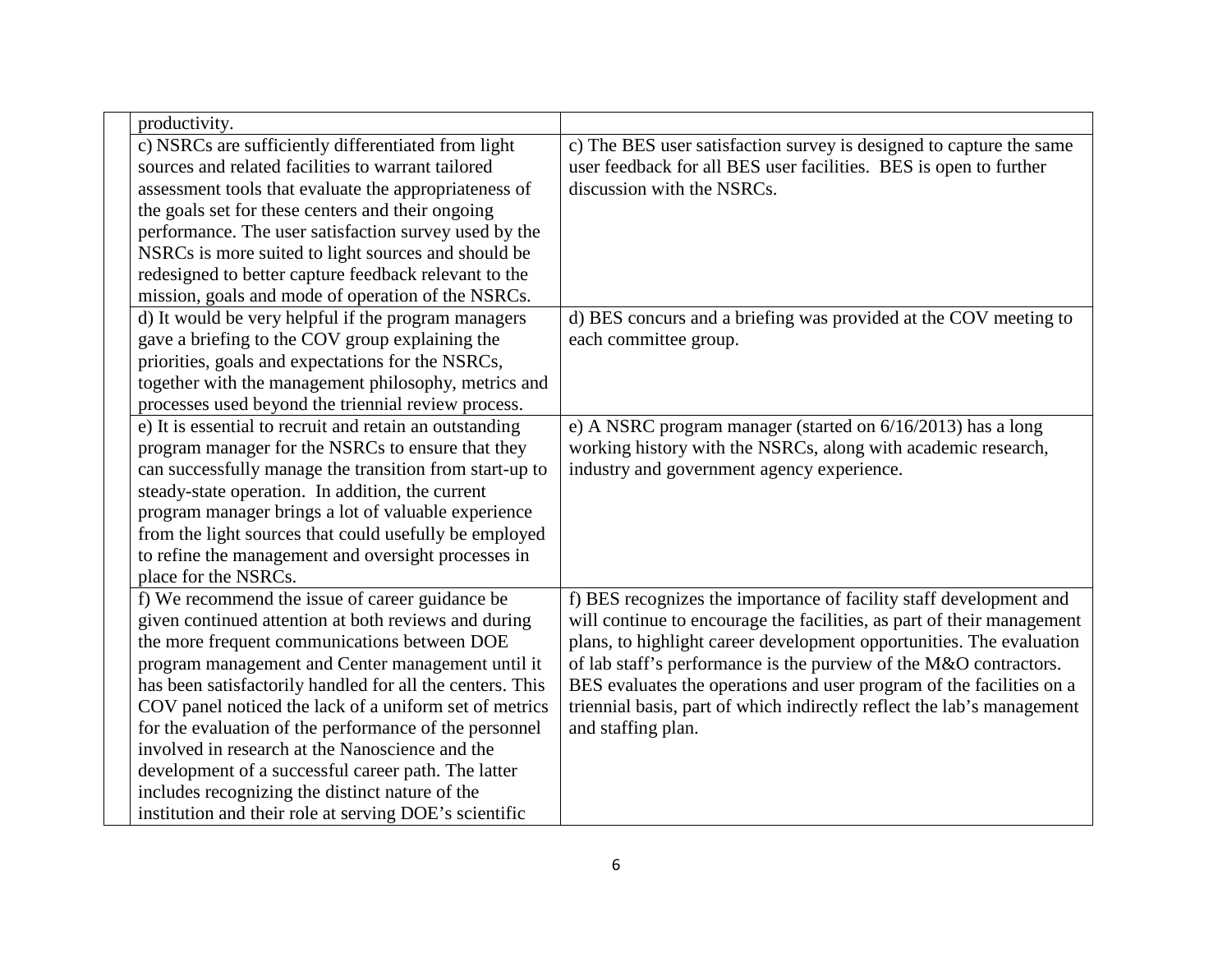| mission.                                                     |                                                                     |
|--------------------------------------------------------------|---------------------------------------------------------------------|
| g) A list of high-impact publications for the evaluation     | g) BES concurs. A list of high impact publications has been         |
| of scientific excellence at these institutions should be     | generated and approved for the NSRC directors for use going         |
| generated. Other metrics could include monitoring the        | forward.                                                            |
| number of citations to all publications generated at         |                                                                     |
| these centers and the number of patent applications.         |                                                                     |
| h) DOE should strive to establish some mechanism             | h) As part of the facility management process, users are asked to   |
| (e.g., web-based) which would allow it to directly           | provide feedback after each experiment. A summary of the user       |
| collect input from users at the Nanoscience Centers          | comments is submitted to BES annually as part of the BES facilities |
| facilities on the operation (i.e. reliability, hours of open | questionnaire.                                                      |
| access, etc.), quality of the user support, and access to    |                                                                     |
| major equipment. Some end-of-experiment surveys are          |                                                                     |
| currently available at the different laboratories, but as    |                                                                     |
| noted above require updating to reflect the distinct         |                                                                     |
| scope and specific characteristics of the Nanoscience        |                                                                     |
| Centers. Confidentiality should be preserved in order        |                                                                     |
| to ensure honest constructive criticism from the users.      |                                                                     |
| i) SUFD management is encouraged to continue                 | i) Plans for adopting PAMS are underway.                            |
| working towards the implementation of a more                 |                                                                     |
| efficient system by taking advantage of web-based            |                                                                     |
| interfaces. Such implementation such as PAMS                 |                                                                     |
| (already underway) should decrease the administrative        |                                                                     |
| overhead and would facilitate follow-up of outstanding       |                                                                     |
| recommendations or proposed actions and could help           |                                                                     |
| streamline communications between DOE officials and          |                                                                     |
| managers at the different Nanoscience Centers and E-         |                                                                     |
| beam facilities. In addition, such a system should           |                                                                     |
| enable easier access to relevant documentation to            |                                                                     |
| external reviewers.                                          |                                                                     |
| j) If an increase in the fraction of industrial users is     | j) The idea of adding potential commercial impact to the user       |
| desired, this fact should be clearly communicated to         | proposal review criteria to increase the industrial user base was   |
| the NSRCs. In addition the proposal evaluation should        | discussed with the NSRC Directors. However, any major changes in    |
| include criteria that value factors other than scientific    | user proposal review criteria should be done across all BES or      |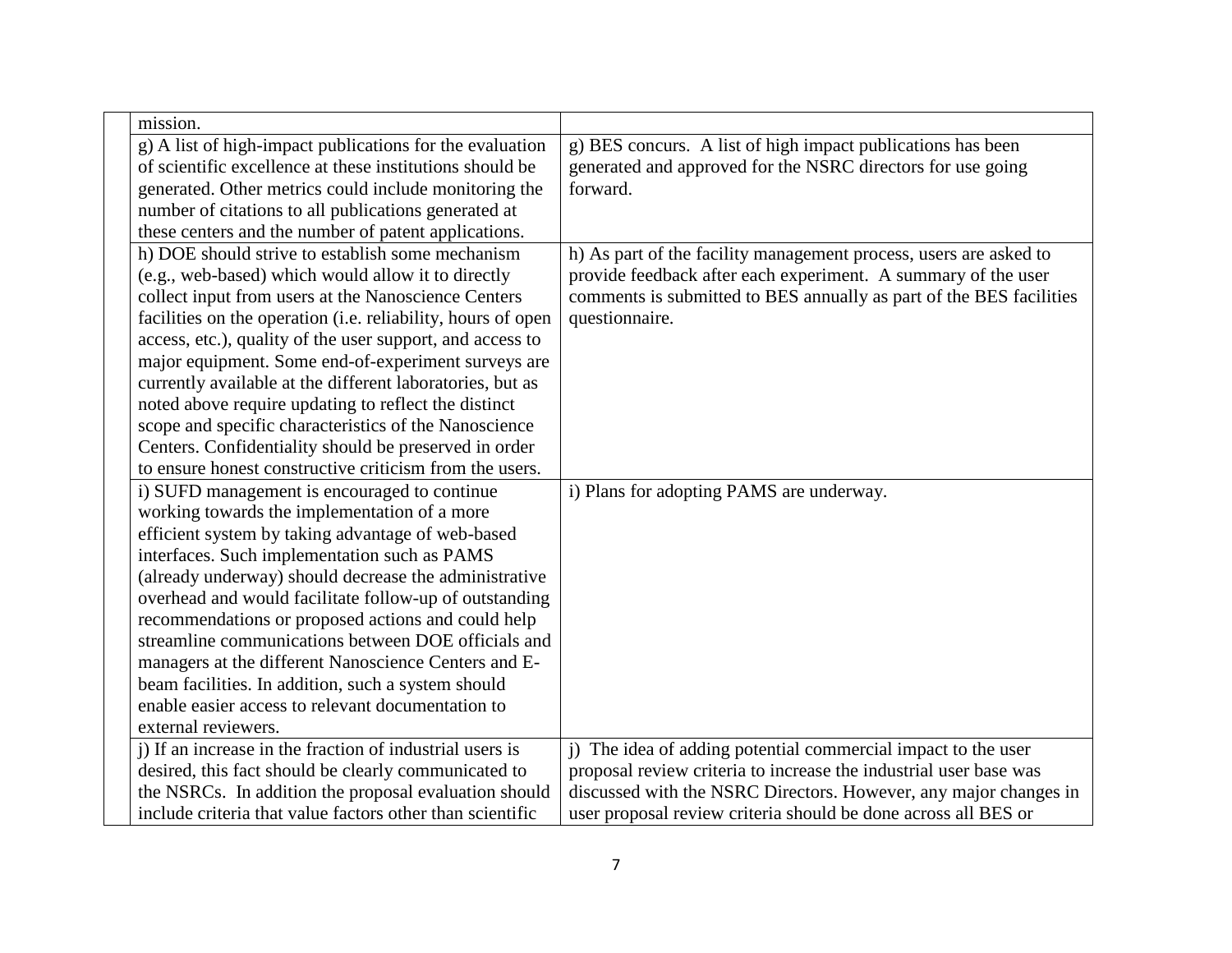| impact. We would encourage sites to streamline access  | perhaps even all SC facilities. The efficacy of such a change will be |
|--------------------------------------------------------|-----------------------------------------------------------------------|
| methods and to investigate ways to reflect             | discussed with the SC User Facility Working Group.                    |
| "breakthrough commercialization" as a criteria         |                                                                       |
| alternative to breakthrough science in the proposal    |                                                                       |
| process and to include industrial reviewers in the     |                                                                       |
| process while protecting company proprietary           |                                                                       |
| information.                                           |                                                                       |
| k) A review of user agreements should be undertaken    | k) This has been and will continue as a topic of discussion with the  |
| with a view to removing barriers to industry users.    | NSRC directors and DOE General Counsel.                               |
| I) A regular review of the NSRC budget allocations     | 1) The triennial reviews will assess the overall effectiveness of the |
| may provide an opportunity to identify instances where | NSRC <sub>s</sub> .                                                   |
| a reallocation of resources might improve the overall  |                                                                       |
| effectiveness of the NSRC including but not limited to |                                                                       |
| high demand instruments.                               |                                                                       |
| m) External reviewers provided insightful              | m) BES takes into consideration the comments from all reviewers to    |
| recommendations during the on-site three-year review.  | provide a written summary of the reviewers' remarks, specific         |
| DOE's officials are strongly encouraged to convey to   | recommendations from BES that must be addressed and anonymous         |
| Nanoscience Center and E-beam facility directors the   | verbatim reports from the reviewers. BES incorporates the             |
| importance of the prompt implementation of such        | information learned from the triennial reviews of all facilities in   |
| constructive comments to optimize operations and to    | planning the budgets.                                                 |
| maximize scientific output. Doing so may require       |                                                                       |
| additional funding for a given institution, or a       |                                                                       |
| redistribution of available resources to implement.    |                                                                       |
|                                                        |                                                                       |
| n) DOE should initiate a forward-looking planning      | n) A planning process for the Future Electron Scattering science and  |
| process to identify quasi-major investments in EBMCs   | facilities is being developed.                                        |
| (and NSRCs) facilities and instrumentation. This       |                                                                       |
| would provide a long-term vision analogous to way the  |                                                                       |
| large facilities are planned.                          |                                                                       |
| o) Unambiguous letters should be provided by DOE to    | o) As noted in the response to item (m) above, BES provides the       |
| center directors regarding the need of addressing      | facilities with a written list of specific recommendations that must  |
| specific comments by the external reviewers.           | be addressed and for which the response is tracked until the action   |
|                                                        | item is satisfactorily closed out.                                    |
| p) Additional staffing, extended hours and long-term   | p) This has been and will continue as a topic of discussion with the  |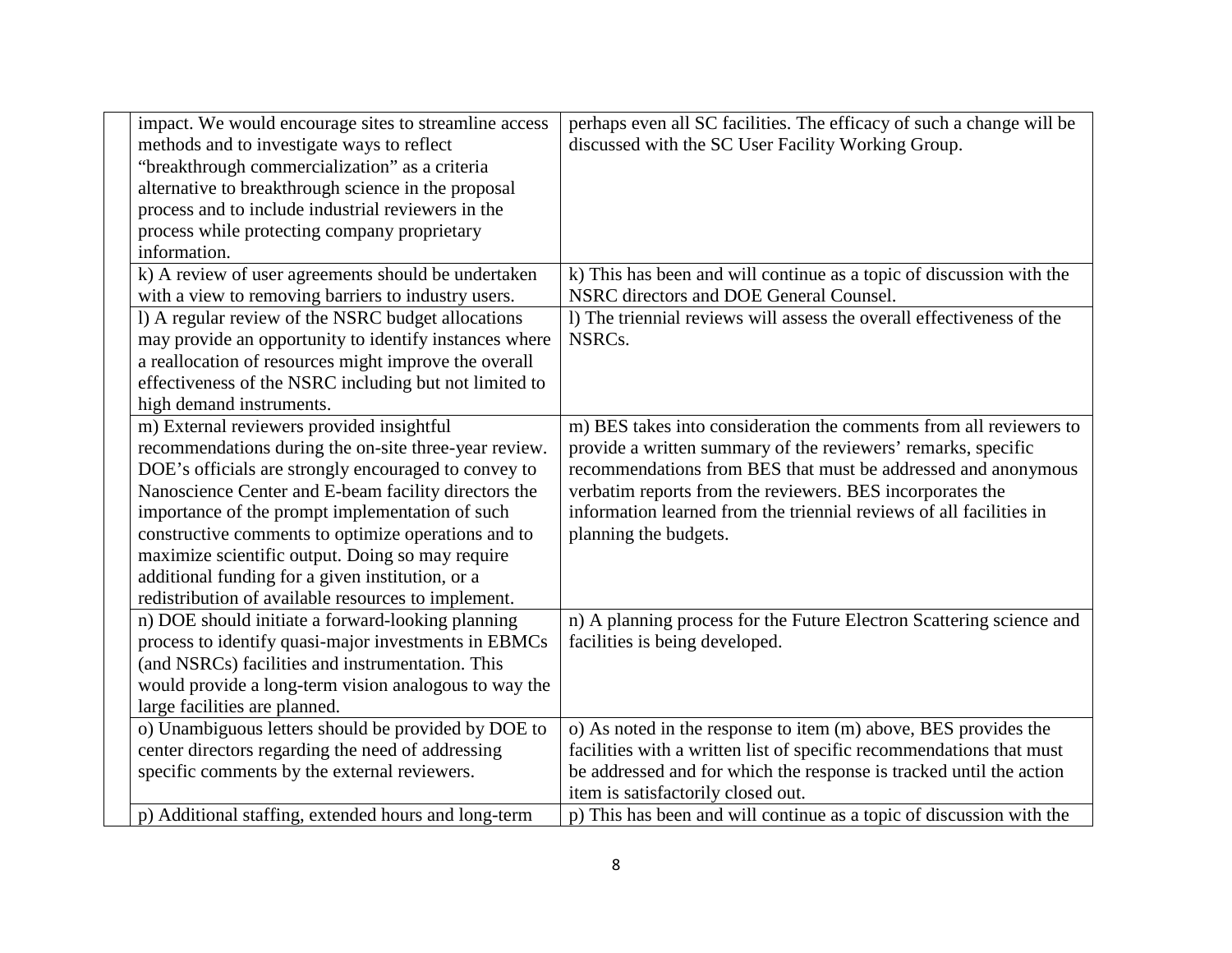|   | partnerships between scientists at DOE's centers and                                             | NSRC directors.                                                          |
|---|--------------------------------------------------------------------------------------------------|--------------------------------------------------------------------------|
|   | external university and industrial users should be                                               |                                                                          |
|   | among the ideas considered as a means of increasing                                              |                                                                          |
|   | productivity on high end instruments.                                                            |                                                                          |
|   | q) Program managers need to be aware of the progress                                             | q) BES will seek opportunities for SUFD program managers to stay         |
|   | of and strategies employed by comparable foreign                                                 | abreast of national and international scientific developments.           |
|   | operations. Information should be obtained directly by                                           |                                                                          |
|   | site or conference visits (1 per year).                                                          |                                                                          |
|   | r) The new guideline, specific to the needs of the                                               | r) BES does tailor the triennial reviews of each class of facilities (e- |
|   | NSRCs should be developed in time for the upcoming                                               | beam, light, nano and neutrons) to best review their unique              |
|   | triennial reviews of the NRSCs.                                                                  | capabilities. A new guideline for reporting NSRC capabilities and        |
|   |                                                                                                  | instrumentation will be used at the upcoming triennial reviews.          |
|   | s) We request the capital request list again for the next                                        | s) The list of capital equipment at the NSRCs will be provided to the    |
|   | COV group. The process by which these awards are                                                 | subcommittee at the next COV.                                            |
|   | reviewed and decided upon would be a reasonable area                                             |                                                                          |
|   | for this committee to consider.                                                                  |                                                                          |
| 6 |                                                                                                  | <b>Electron Beam Micro-characterization Centers</b>                      |
|   | a) Provide reviewers with clear templates to use to                                              | a) BES concurs. A template was given to the reviewers to use for         |
|   | construct their reviews. This assures uniformity and                                             | the upcoming reviews.                                                    |
|   | that the correct questions are addressed.                                                        |                                                                          |
|   | b) More detail and customization should be provided                                              | b) BES takes into consideration the comments from all reviewers to       |
|   | in summarizing the consensus improvement items                                                   | provide a written high level summary of the reviewers' remarks. In       |
|   | from the reviewers.                                                                              | addition, BES provides specific recommendations that must be             |
|   |                                                                                                  | addressed and anonymous verbatim reports from the reviewers.             |
|   | c) We recommend a new program manager for NSRCs                                                  | c) A Program Manager for NSRCs and EBMCs started 6/16/2013.              |
|   | and EBMCs be put in place as soon as possible,                                                   | The program manager will have opportunities to visit the facilities      |
|   | hopefully long-term. This person needs sufficient                                                | under his purview.                                                       |
|   | travel funds to visit the facilities under their                                                 |                                                                          |
|   | management, especially initially.                                                                |                                                                          |
|   | d) We recommend more frequent follow-up to the                                                   | d) BES conducts regularly scheduled monthly calls with each              |
|   | triennial review recommendations, including monthly                                              | operating facility. Program managers also attend facility user           |
|   | conference calls and yearly reviews. Some<br>documentation of these processes should be provided | meetings based upon available funding.                                   |
|   |                                                                                                  |                                                                          |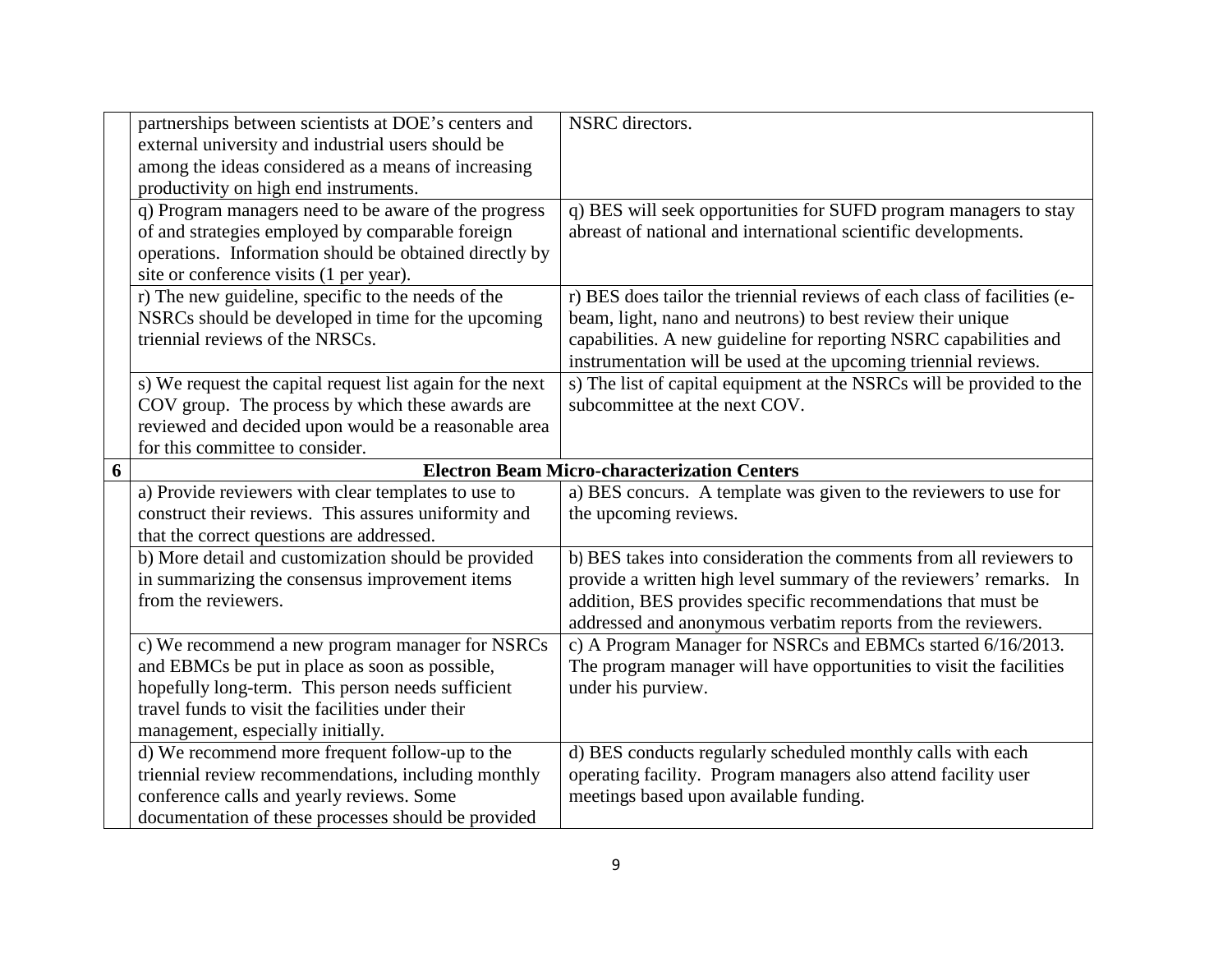| to future COVs.                                          |                                                                     |
|----------------------------------------------------------|---------------------------------------------------------------------|
| e) Ensure continued progress on the prior COV goal of    | e) BES will continue to evaluate the unique capabilities of each of |
| establishing unique capabilities for each of the         | the EBMCs through on going interactions with the centers and at the |
| EBMCs. These unique roles should be very visible to      | triennial reviews.                                                  |
| the user community.                                      |                                                                     |
| f) Great care and thoughtful planning will be necessary  | f) BES concurs with the recommendations in 5 (f $-j$ , and l). The  |
| to preserve the visibility of the three EMBCs (plus the  | 7/24/3013 NSRC & EBMC Directors' meeting was held to discuss        |
| EM capabilities at Brookhaven) as national centers for   | the merger plans of these facilities to ensure successful           |
| electron microscopy. This will be essential to the       | implementation.                                                     |
| continued recruitment and retention of top-quality staff |                                                                     |
| and to ensure that the EM user community does not        |                                                                     |
| feel devalued.                                           |                                                                     |
| g) SUFD should ensure that merger plans are clearly      |                                                                     |
| focused to achieve the desired improvements in           |                                                                     |
| synergy and operational efficiency.                      |                                                                     |
| h) Different success metrics may be necessary for the    |                                                                     |
| EBMC staff within the NSRCs as their current user        |                                                                     |
| program effort and performance metrics are likely        |                                                                     |
| different than staff at the NSRCs                        |                                                                     |
| i) Since in many cases the EBMCs are critical lab        |                                                                     |
| resources as well as national user centers, planning     |                                                                     |
| will be needed to ensure that Lab materials programs     |                                                                     |
| (i.e., non-Nano work) outside the NSRCs are given        |                                                                     |
| properly prioritized access to instruments in the new    |                                                                     |
| combined organization.                                   |                                                                     |
| j) SUFD and NSRC management should not                   |                                                                     |
| underestimate the staff-related issues associated with   |                                                                     |
| merging the two missions.                                |                                                                     |
| k) There needs to be DOE leadership for a forward        | k) A workshop is planned on the Future of Electron Scattering       |
| looking planning process for quasi-major investments     | science and facilities.                                             |
| in EBMCs (and NSRCs) facilities and instrumentation.     |                                                                     |
| SUFD should promote a single vision (roadmap) for        |                                                                     |
| the next-generation EM capabilities across the 3         |                                                                     |